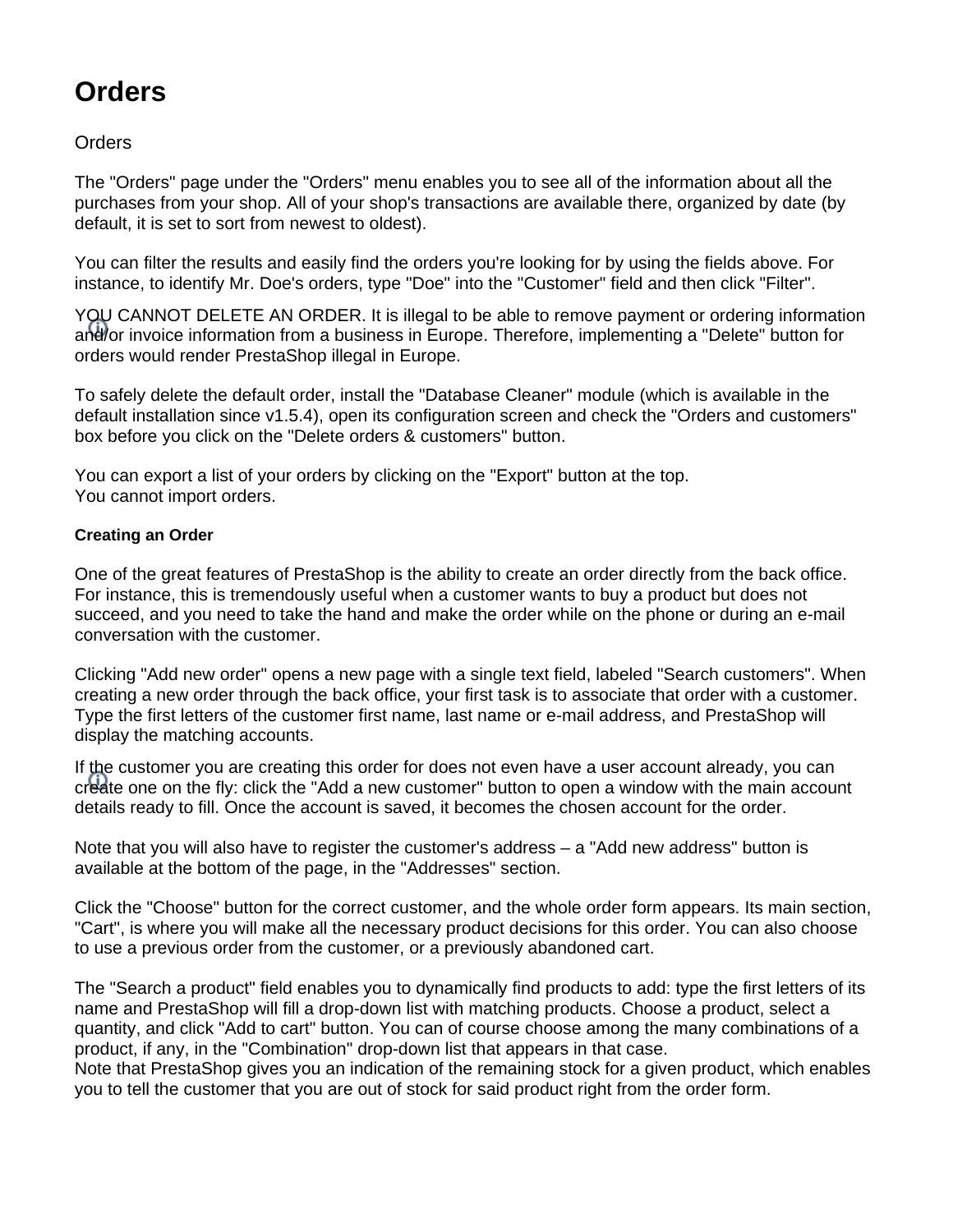The page also enables you to see the previous carts and orders from that customer, if any. If it turns out you are dealing with a cart that a customer somehow cannot validate, you can use that cart for this order by clicking on the "Use" action button.

If needed, you can also grant that order a voucher/cart rule, and even create one on the fly by clicking on the "Add new voucher" button.

Finally, you need to specify to which address the order should be delivery (and possibly billed). Here, again, you can create new addresses on the fly using the "Add new addresses" button.

# **Viewing an Order's Details**

In order to process the orders you receive, you have to view the information they contain. Click on the line containing the order, or click on the button to the right of the order.

The order detail sheet fills a full page.

At the top of the page is a quick summary of the order: date it has been validated, number of customer service discussions about it, number of products in the order, and total amount of money.

The detail sheet of the order gives you access to:

- On the left, order information:
	- The status and status history of the order.
	- The shipping information: total weight of order and carrier chosen by the customer.
- On the right, customer information:
	- Name of buying history.
		- Shipping and invoice addresses (with a rough location map using Google Maps).
- The method of payment that was used, the cost of the products, and the shipping costs.
- Various details on the ordered products.

# **Changing the order**

Orders are not definitive. There are many reasons why you would need to change an order before its products are gathered, packed and sent to their new owner: one of the product is out of stock, the customer changed his or her mind, etc.

#### **Adding a product**

At the bottom of the "Products" list, you can find the "Add a product" button, which adds a field to the order.

When adding a product, the products table gets a new row added with a handful of fields. The first text field is actually a small search engine: type the first letters of a product to see a list of corresponding products. Select the one you want to add, and the grayed-out field of the row becomes available. If the product has combinations, you can select it in a drop-down list that appears below the name: the unit price update accordingly.

Set the quantity of products, and then click the "Add product" button: the product is added.

You cannot add more product quantity than there is of available product.

#### **Removing products**

To cancel a product, go to the product list, and either delete the product by clicking on the "Delete" action, or by clicking on the "Edit" action if all you need is to remove some quantity of a product.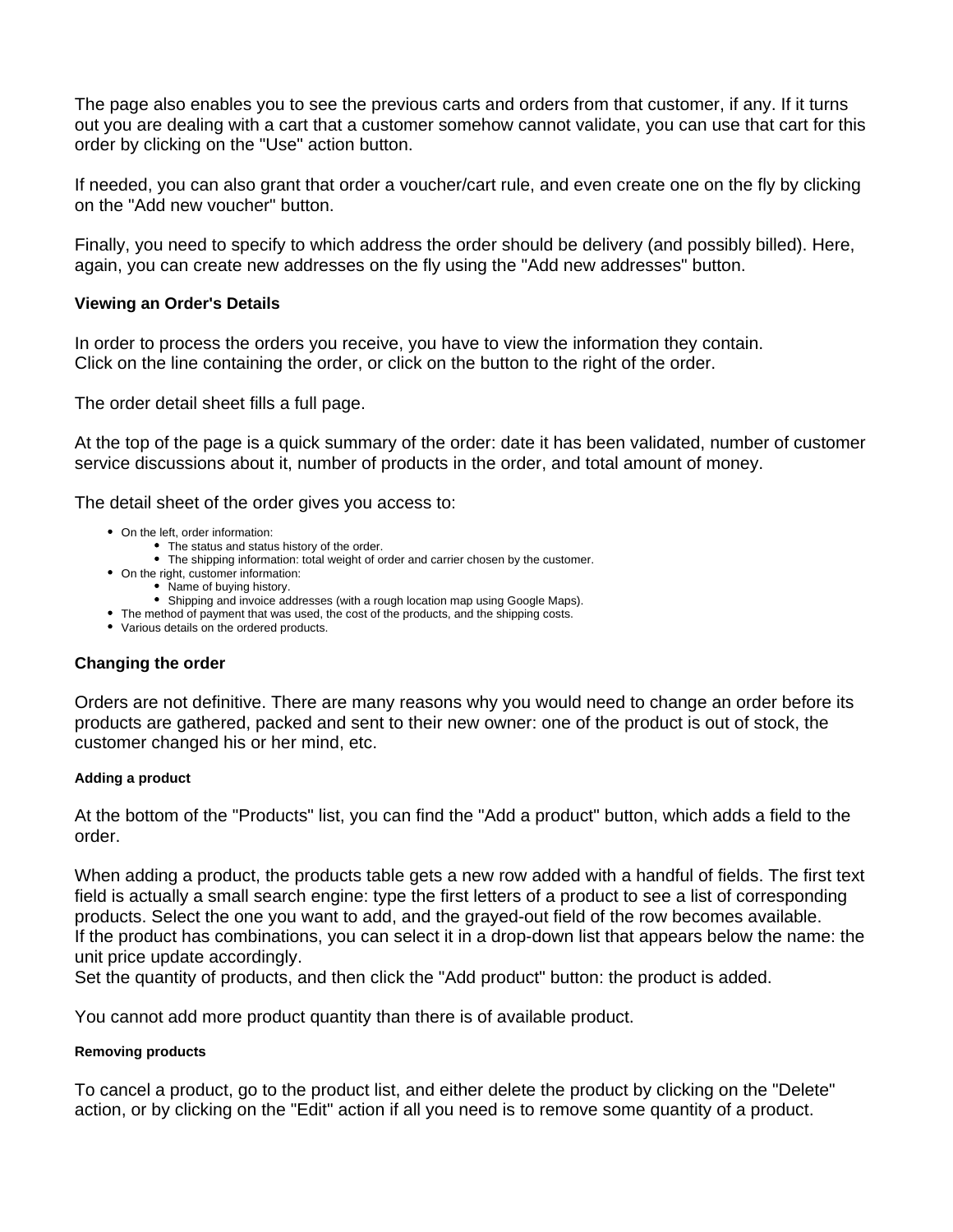You can edit the quantity of many products at the same time. If a product's quantity reaches 0, it is removed from the order altogether. You cannot remove more than the quantity of product. Click the "Cancel" button to cancel your edit.

# **Editing the order details**

Many sections of the order sheet can be edited, enabling you to update or correct some of the data provided by the customer.

#### **Order Status**

The first drop-down list in the order page enables you to change its status. It is a very important part of the whole order monitoring process, as with each status change, new functionalities and documentation will be made available for the order.

You can choose between the following statuses:

- Awaiting bank wire payment.
- Awaiting Cash on Delivery validation.
- Awaiting cheque payment.
- Awaiting PayPal payment.
- Canceled.
- Delivered.
- On backorder.
- Payment accepted. • Payment error.
- Payment remotely accepted.
- Preparation in progress.
- Refunded.
- Shipped.

In order to get a better view of the order's activity, every status change is recorded, and the log appears right below the status change drop-down list. Therefore, you should only change a status if it has been clearly confirmed: do not mark an order as "Delivered" when you have sent the package, use "Shipped"; do not use "Preparation in progress" when in fact you have only taken a quick glance at the order, etc.

Since version 1.6.1.0, you can resend the email for a given order status to the customer. To send this email anew, click on "Resend email" next to the order status. If you have edited the order at some point, it will send an updated email.

# **Actions Buttons**

The action buttons change depending on the order's status. For instance, once the order is in the "Delivered" state, the "Add a product" and "Remove products" turn into two new buttons: "Return products" and "Partial refund".

Product return is not activated by default. To activate it, go to the "Product returns" page under the "Orders" menu, and activate the option in the option at the bottom of the page. This will apply to all products and all orders.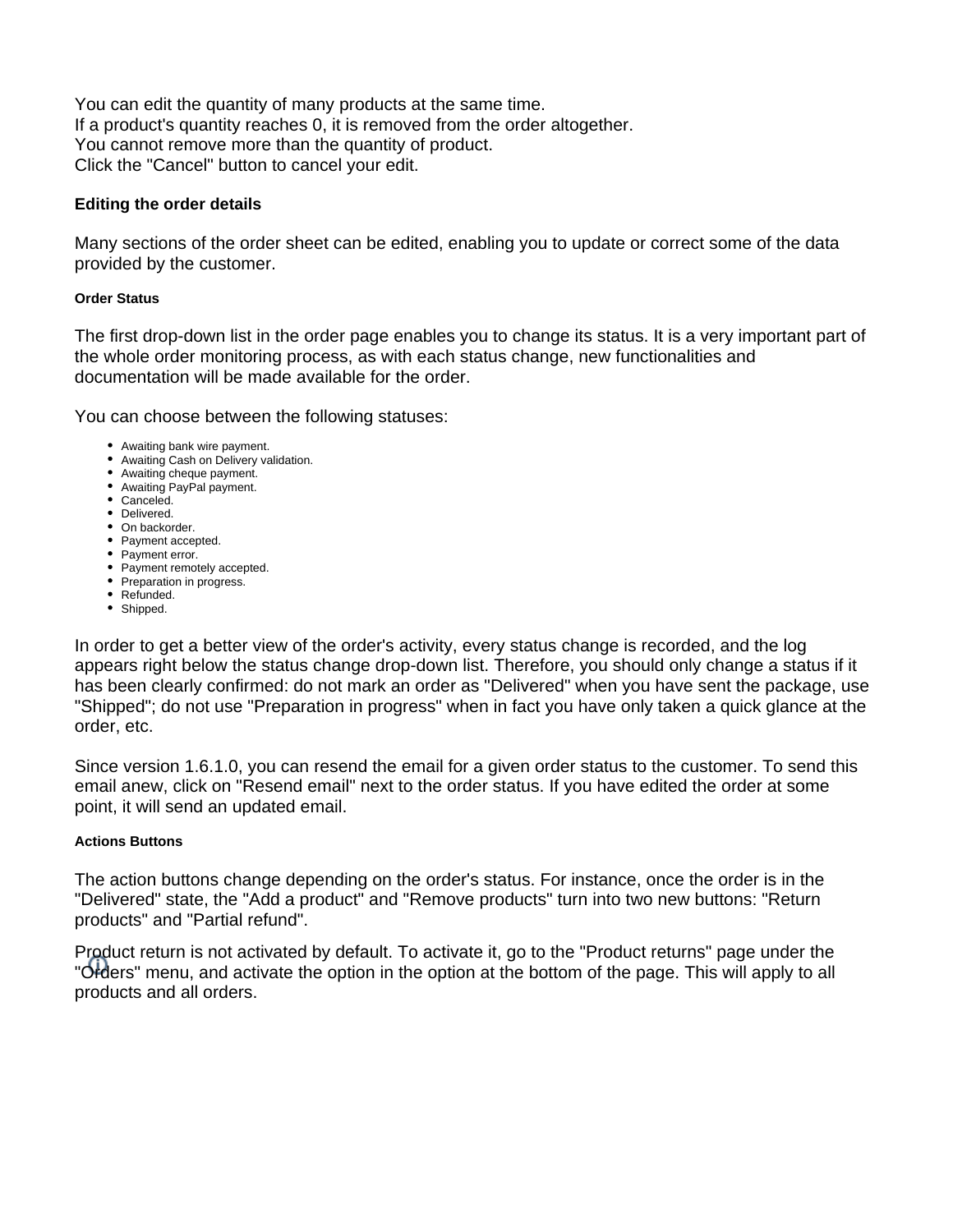**Standard refund**. Available once the order reaches the "Payment accepted" status. Not available once the products have been sent.

To be used when you need to refund the totality of the order, and can be done as long as the products are still in your warehouse.

Click the "Standard refund" button and a new column will appear in the product list, titled "Refund". Set the amount and quantity for each of the affected products, choose one of the option at the bottom of the list (see below), and click the "Partial refund" button at the bottom of the table.

**Partial refund**. Available once the order reaches the "Payment accepted" status. To be used when you need to refund only part of the order and not the whole order, either because the customer returned the ordered product, or simply as a sign of goodwill for a damaged product that the customer chose to keep anyway. Click the "Partial refund" button and a new column will appear in the product list, titled "Partial refund". Set the amount and quantity for each of the affected products, choose one of the option at the bottom of the list (see below), and click the "Partial refund" button at the bottom of the table. **Return products**. Available once the order reaches the "Shipped" status. PrestaShop must be set to accept merchandise returns, which is not in the Orders > Merchandise Returns page, with the "Enable returns" option.

To be used only when the customer has effectively returned products: once the returned product has been received, you can mark it as returned directly in the order form.

Click the "Return products" button and a new column will appear in the product list, titled "Return". Check the box of the affected products, indicate the quantity of items that were returned, and click the "Return products" at the bottom of the table.

When you set a product as returned or to be refunded, four options are available below the list of products:

- **Re-stock products**. When checked, PrestaShop will consider that the returned product as available for sale again, and will therefore increase the stock for this product. You should not click this when a product is returned due to it being broken...
- **Generate a credit slip**. When checked, a credit slip will be created for the selected items. A credit slip is an acknowledgment from your shop that merchandise has been returned and that a refund has been issued. The customer can then use it as a credit slip for his or her next purchase.
- **Generate a voucher**. When checked, a voucher will be created for the amount of the selected items. A voucher takes the form of a discount code that the customer can enter during the checkout process.

You can edit the customer's existing vouchers by viewing the customer's page: from the current order's page, click on the link under the customer's name in the "Customer information" section; once in the customer's page, reach the "Vouchers" section. You can edit each voucher by clicking on the "Edit" icon.

In PrestaShop, vouchers are part of a special kind of discount feature: "cart rules". They can be created and edited from the "Cart Rules" page, under the "Price rules" menu. The cart rules creation process in the next chapter, "Creating Price rules And Vouchers".

**Repay shipping cost**. You can also choose to refund the shipping cost of the returned product, which is always an appreciated gesture.

If the customer paid the order using a credit card, the payment system should refund the cart automatically. If the order was paid using a check or a bank transfer, you have to issue the refund yourself, then mark the order as having been refunded manually in the back office (in the order's page).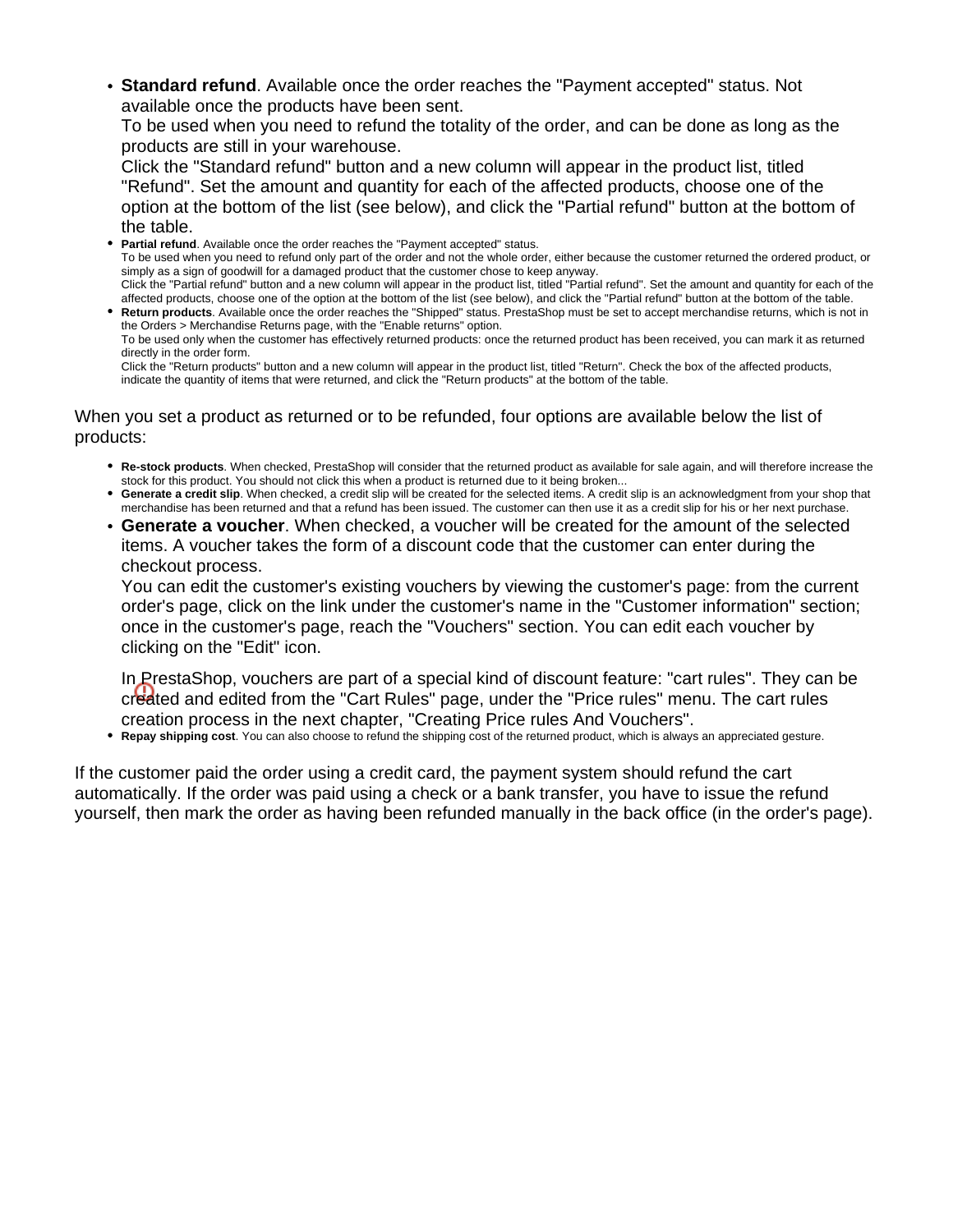Difference between a credit slip, a voucher and a cart rule

A credit slip is first and foremost a written proof that a product has been returned. Most of the time, the customer can use it as a voucher.

A voucher is a discount code which does not have to be tied to a merchandise return or a refund, and which can take more forms than a simple credit slip:

- A discount on an order (percentage).
- A discount on an order (amount).
- Free shipping.

You can apply a voucher to all customers, or a group of customers, or a single customer; you can set its expiration date;

A cart rule is basically an advanced version of a voucher: in addition to what a voucher could do in PrestaShop 1.4, the cart rules system introduced in PrestaShop 1.5 enables you to:

- Name the discount.
- Allow the customer to use only a portion of the discount.
- Assign priorities between cart rules.
- Set the compatibility between cart rules.
- Have the discount only work with some carriers.
- Have the discount only work with a selection of products and/or categories and/or manufacturers and/or suppliers and/or attributes... or all of these at the same time if necessary!
- Have the discount be applicable for free shipping and/or a discount on an order and/or a free gift... or all of these at the same time if necessary!

#### **Documents**

You can get many PDF documents out of the order page. When available, they are listed in the "Documents" section of the page.

By default, you can download the order itself as a PDF, by clicking on the "Print order" button on right.

You can get an invoice for the order by clicking on the "Generate invoice" button from the "Documents" section. The invoice is also generated once you put the order in the "Payment accepted" status. Once it is generated, the "View invoice" button below gets activated the top-bar.

You can customize the invoice layout easily: the PDF template files are located in the /pdf folder. These .tpl files are actually HTML files with Smarty tags for dynamic data. You can change the invoice's layout by editing the file named invoice.tpl.

When you put the order in the "Preparation in progress" state, a delivery slip PDF is generated, which you can then download from the "Documents" section.

# **Shipping**

The shipping details of the current order can be partly edited. More specifically, you can change the tracking number: in the "Shipping" section, click on the "Edit" icon in the "Tracking number" column, and enter the new number.

# **Shipping Address**

The "Shipping address" section enables you to edit the destination address of the package your team is about to send. You can either use the drop-down list to choose another of the addresses that the customers has already registered on your shop, or you can use the "Edit" icon to edit the currently chosen address.